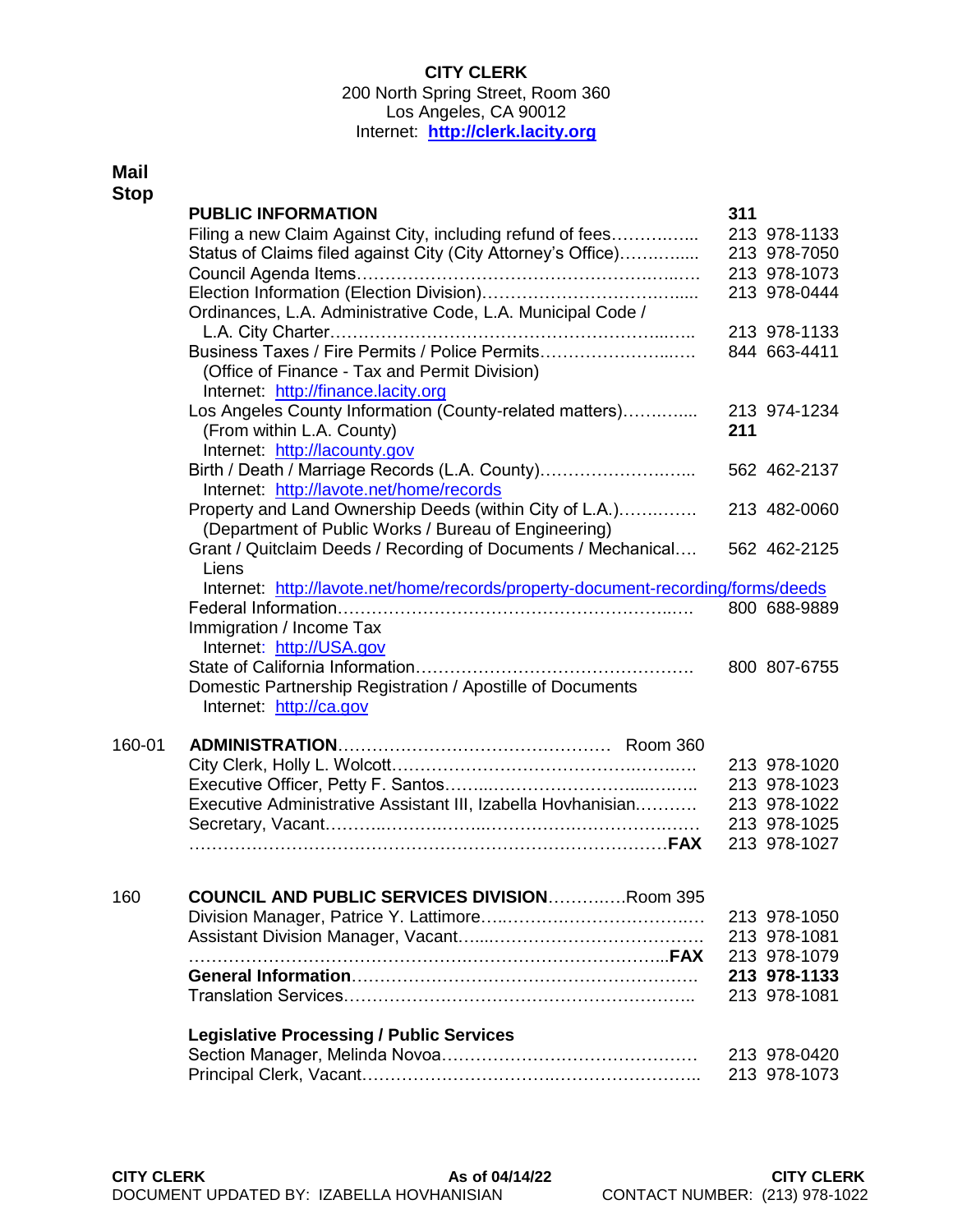## **City Council and Council Committee Services Section**

[\(Committee Assignment Listing\)](https://clerk.lacity.org/sites/g/files/wph1491/files/2021-08/Committee_Assignments_-_Committees_updated_8-10-21.pdf)

#### **City Health Commission**

|  |  | 213 978-1074 |
|--|--|--------------|
|--|--|--------------|

## 173 **ADMINISTRATIVE SERVICES DIVISION**

|  | 213 978-1101 |
|--|--------------|
|  | 213 978-1083 |
|  | 213 978-1087 |
|  | 213 978-1185 |
|  | 213 978-1102 |
|  | 213 978-1100 |
|  | 213 978-1117 |
|  | 213 978-1107 |
|  |              |

#### **BUSINESS IMPROVEMENT DISTRICT DIVISION**

|  | 213 978-1099 |
|--|--------------|
|  |              |

### **NEIGHBORHOOD COUNCIL FUNDING PROGRAM SECTION**

|                                                | 213 978-1069 |
|------------------------------------------------|--------------|
| Funding Program Supervisor, Janet A. Hernandez | 213 978-1063 |
|                                                | 213 978-1930 |
|                                                | 213 978-1156 |
|                                                | 213 978-1066 |
|                                                | 213 978-1671 |
|                                                | 213 978-1062 |
|                                                | 213 978-1692 |
|                                                | 213 978-1060 |
|                                                | 213 978-1058 |
| clerk.ncfunding@lacity.org                     |              |

#### 168 **ELECTION DIVISION**

| 555 Ramirez Street, Space 300, L.A. 90012 |              |
|-------------------------------------------|--------------|
|                                           | 213 978-0444 |
|                                           | 213 978-0440 |
|                                           | 213 978-0304 |
|                                           |              |
|                                           |              |
|                                           |              |

### 161 **RECORDS MANAGEMENT DIVISION**

| 555 Ramirez Street, Space 320, L.A. 90012 |              |
|-------------------------------------------|--------------|
|                                           |              |
|                                           | 213 473-8441 |
|                                           |              |
|                                           |              |
|                                           |              |